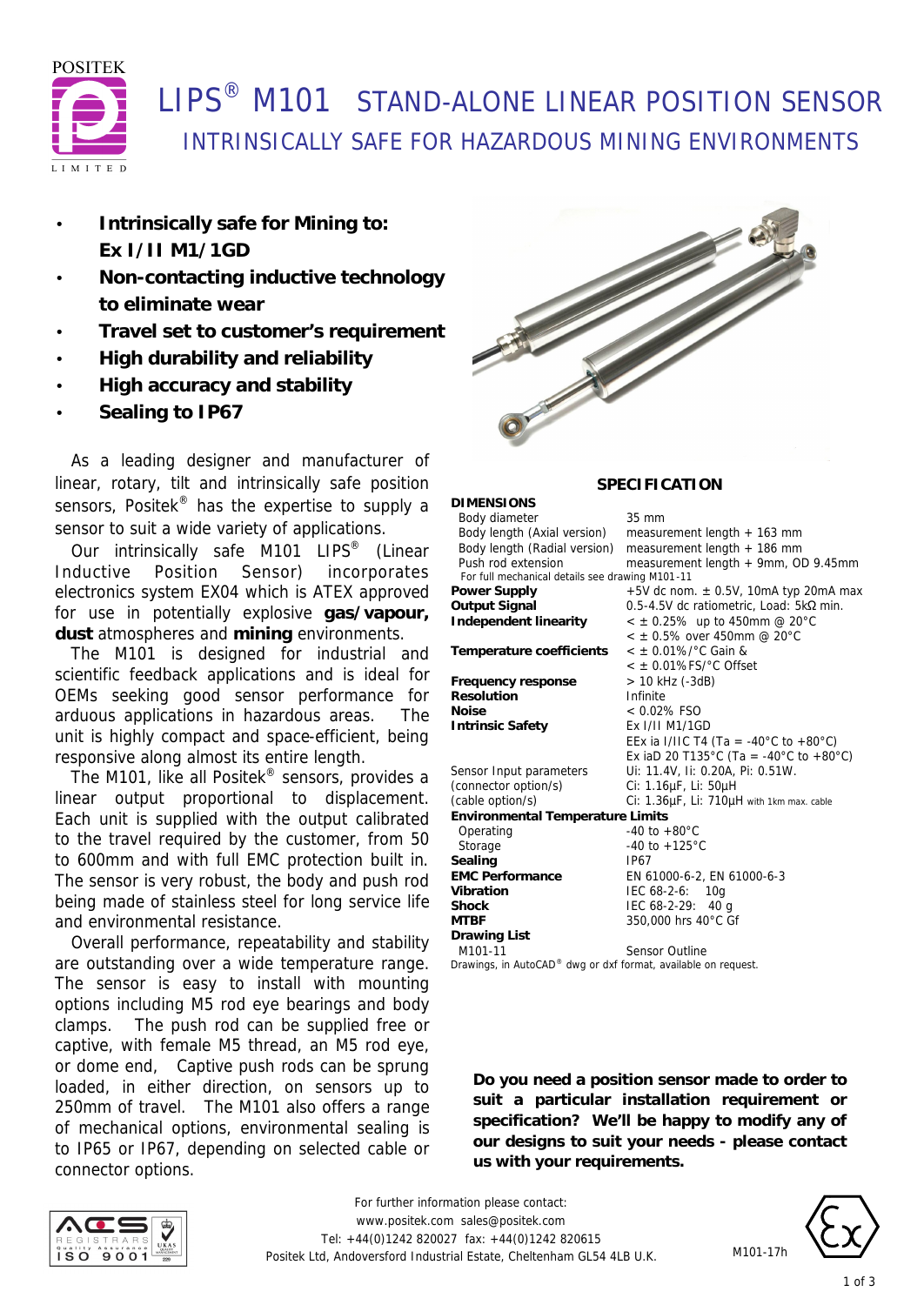

# **LIPS<sup>®</sup> M101 STAND-ALONE LINEAR POSITION SENSOR** INTRINSICALLY SAFE FOR HAZARDOUS MINING ENVIRONMENTS

Intrinsically safe equipment is defined as *"equipment which is incapable of releasing sufficient electrical or thermal energy under normal or abnormal conditions to cause ignition of a specific hazardous atmosphere mixture in its most easily ignited concentration."*

ATEX approved to; Ex I/II M1/1GD EEx ia IIC T4 (Ta = -40 $^{\circ}$ C to +80 $^{\circ}$ C) Ex iaD 20 T135°C (Ta = -40°C to +80°C)

Designates the sensor as belonging to; Groups I and II: suitable for all areas **(including mining)**, Category M1/1 GD: can be used in areas with continuous, long or frequent periods of exposure to hazardous gas (Zones 2 to 0) and dust (Zone 20), equipment remains energised.

Gas:

Protection class ia, denotes intrinsically safe for all zones Apparatus group IIC: suitable for IIA, IIB and IIC explosive gases.

Temperature class T4: maximum surface temperature under fault conditions 135°C.

Dust:

T135°C: maximum surface temperature under fault conditions 135°C.

Ambient temperature range extended to -40°C to +80°C.

It is imperative Positek® intrinsically safe sensors be used in conjunction with a galvanic barrier to meet the requirements of the product certification. The Positek X005 Galvanic Isolation Amplifier is purpose made for Positek IS sensors making it the perfect choice. Refer to the X005 datasheet for product specification and output configuration options.

### **Safety Parameters:-**

Ui: 11.4V, Ii: 0.20A, Pi: 0.51W

 $Ci = 1.36 \mu F^*$  Li = 710 $\mu$ H<sup>\*</sup> (cable option/s)

 $Ci = 1.16 \mu F$  Li = 50 $\mu$ H (connector option/s)

\*Figures for 1km cable where:  $Ci = 200pF/m$  &  $Li = 660nH/m$ 

Sensors can be installed with a maximum of 1000m of cable. Cable characteristics must not exceed:-

Capacitance:  $\leq 200$  pF/m for max. total of: 200 nF. Inductance:  $\leq 660$  nH/m for max. total of: 660 µH

For cable lengths exceeding 10 metres a five wire connection is recommended to eliminate errors introduced by cable resistance and associated temperature coefficients.

ATEX approved sensors suitable for gas (X series) and dust (E series) applications, are also available from Positek.







*For further information please contact:* www.positek.com sales@positek.com Tel: +44(0)1242 820027 fax: +44(0)1242 820615 Positek Ltd, Andoversford Industrial Estate, Cheltenham GL54 4LB U.K.



## **TABLE OF OPTIONS**

**MEASUREMENT RANGE:** Factory-set to any length from 50 to 600 mm in increments of 1mm.

### **ELECTRICAL INTERFACE OPTIONS**

The Positek® **X005** Galvanic Isolation Amplifier is available with 0.5-9.5V or 4-20mA transmission output options.

#### **CONNECTOR/CABLE OPTIONS**

Connector - Binder 713 series Axial or Radial, IP67 Cable with PG9 gland Axial or Radial, IP67

Cable length >50cm – please specify length in cm up to 15000cm maximum.

We recommend all customers refer to the 3 or 5-Wire Mode Connection page.

#### **MOUNTING OPTIONS**

M5 rod eye bearing ( radial versions), Body Tube Clamp/s (axial or radial versions).

**PUSH ROD OPTIONS** – standard retained with M5x0.8 female thread, M5 rod eye bearing, Dome end, Sprung loaded (retraction or extension) or Free.



M101-17h